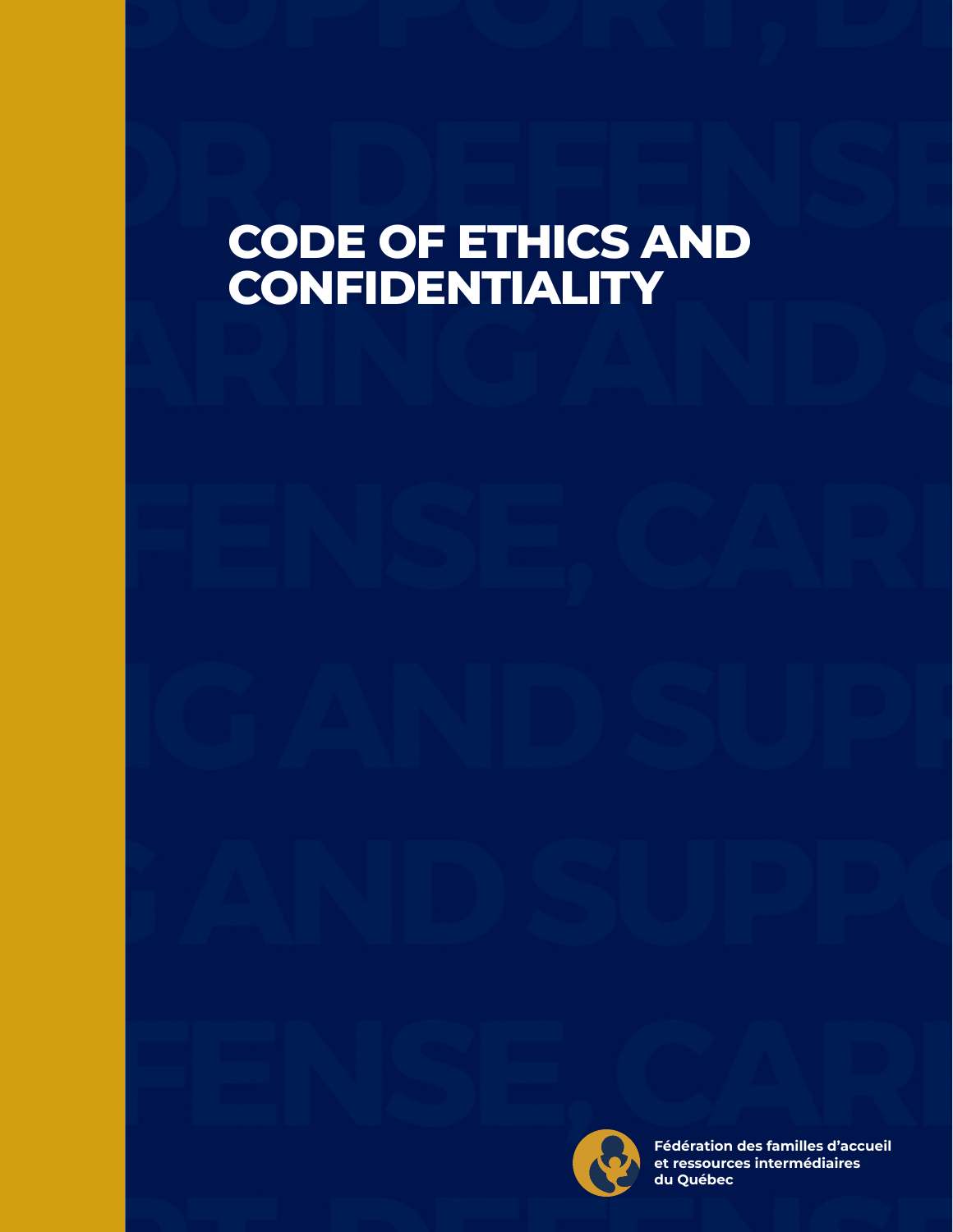# **TABLE OF CONTENTS**

### **PREAMBLE**

# **DEFINITIONS**

### **1 FOUNDATIONS**

- 1.1 Our mission
- 1.2 Our values
- 1.3 Our identity
- 1.4 Logotype

### **2 RESPONSIBILITY**

- 2.1 Public Relations
- 2.2 Compliance to laws and regulations
- 2.3 Media Social

### **3 WORKPLACE**

- 3.1 Dress and appearance
- 3.2 Drugs and alcohol
- 3.3 Harassment
- 3.4 Discrimination

### **4 PROFESSIONAL PRACTICES**

- 4.1 Conflicts of interests
- 4.2 Gratification
- 4.3 Preferential treatment
- 4.4 Gifts and courtesies
- 4.5 Contract

# **5 CONFIDENTIALITY**

- 5.1 Confidential information
- 5.2 Use of information
- 5.3 Access to information

### **6 APPLICATIONS**

- 6.1 Responsibility
- 6.2 Consultation
- 6.3 Reporting
- 6.4 Derogation
- 6.5 Sanction
- 6.6 Notice
- 6.7 Coming in force

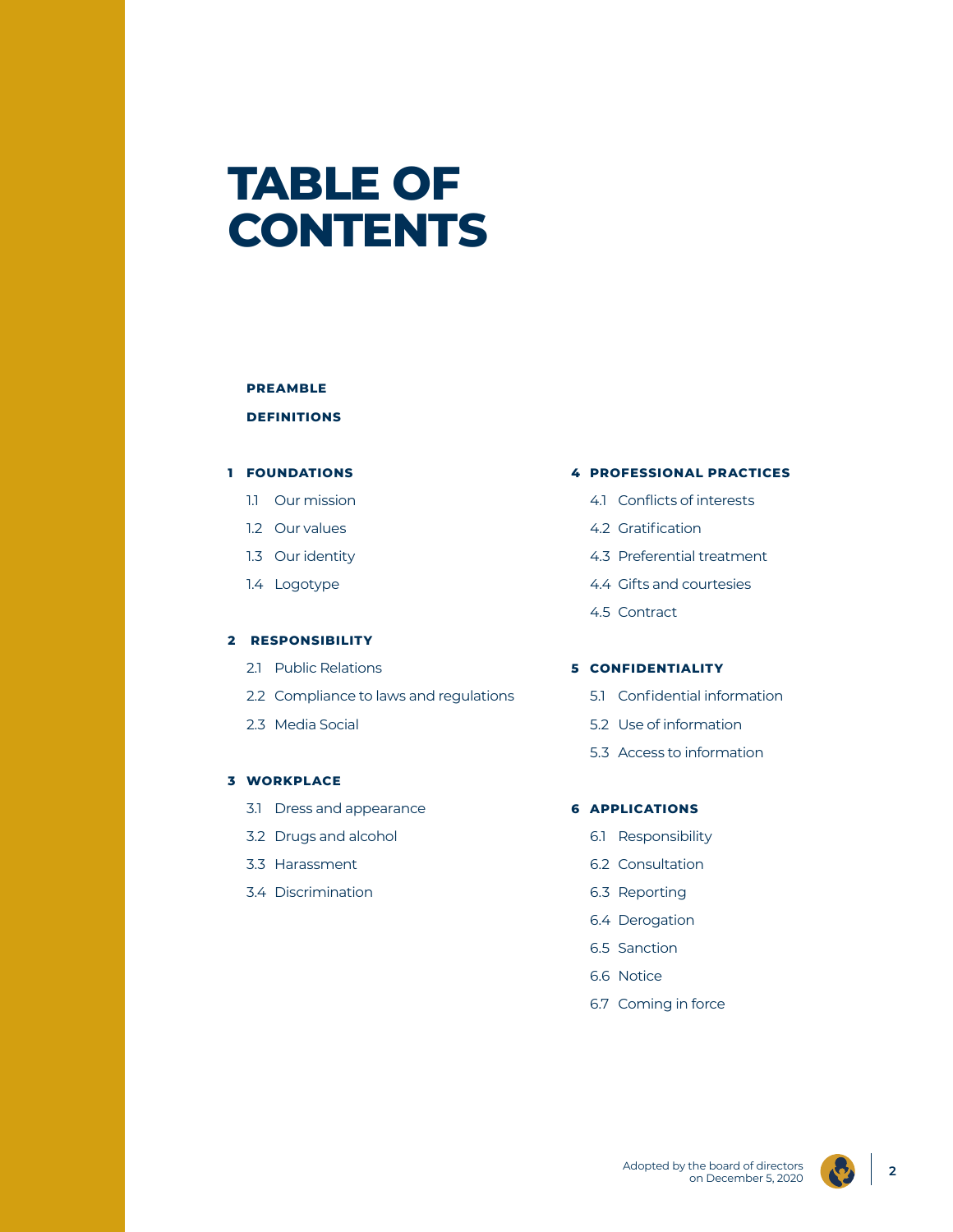### **PREAMBLE**

This present preamble result from the mission of the Fédération des familles d'accueil et ressources intermédiaires du Québec (FFARIQ) as described in our General Regulations. Our mission is as follows :

**The FFARIQ undertakes to defend and ensure respect for the rights and interests of its resources while ensuring the improvement of their working conditions.**

Apart obligations arising from legal and regulatory, the FFARIQ has adopted ethical rules aimed at ensuring honest and responsible behavior from the **administrators**, **elected members and staff** in the respect of own values to FFARIQ, that is **trust, engagement, respect, service to members and leadership.**

This code applies to members of the executive council, **members of the board of directors, regional committee members, staff and to all persons acting on behalf of the FFARIQ.** Each of them undertakes to respect these provisions.

**Note : The masculine is used to simplify the text, however substitution may be necessary where appropriate and vice versa.**

### **DEFINITIONS**

The following expressions and words when used in this Code, have the following means, unless the context otherwise requires :

**« EC » means the executive council.** This is made up of the provincial president, provincial vice-president, provincial treasury and the provincial secretary;

**« CA » designates members of the Board of directors** and is made up of the EC members and 1 administrator per region;

**« Administrator »** is the person who represent his region on the Board and who have the right to vote;

**« Regional committee »** consists of a president, vice-president, a treasury, a secretary, a director and an administrator who is appointed among the elected regional committee members, to this is added if necessary, a support agent and / or a liaison agent;

 **« Staff »** designates any person receiving a remuneration whether governed by the collective agreement, work contract or a service agreement;

**« Representative »** includes any person who works or represent the FFARIQ. It included the EC, CA, regional committee and staff;

 **« Deliberation »** means the period when a meeting comprising both discussions on a subject and a decision regarding it;

**« Entity »** designates any person, including, legal person and any organization, association or group;

**« FFARIQ »** designates the Fédération des familles d'accueil et ressources intermédiaires du Québec.

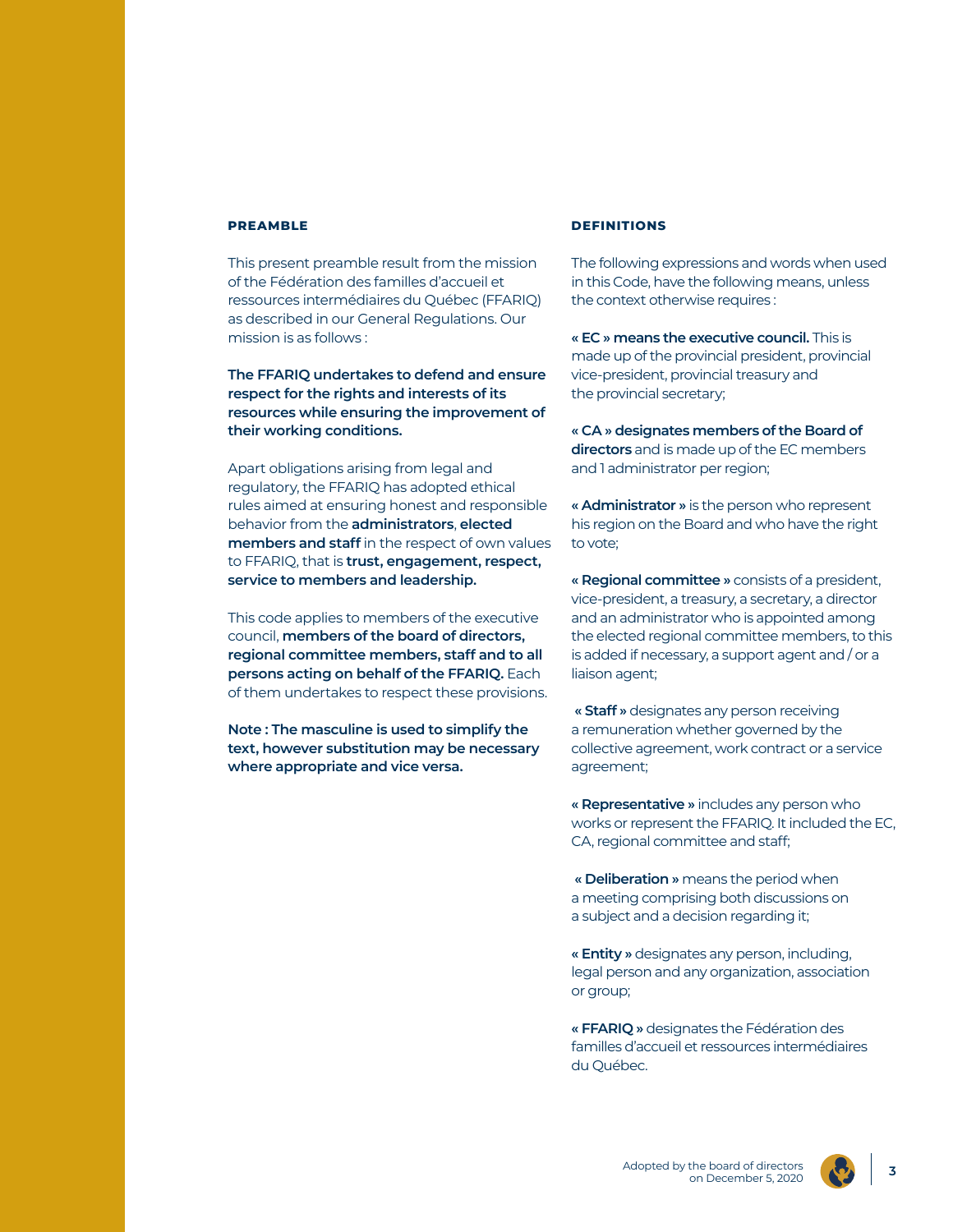# **1. FOUNDATION**

### **1.1 OUR MISSION**

The only group exclusively dedicated to the defense and support of foster families in Québec. Our mission is clear and precise;

**The FFARIQ undertakes to defend and ensure respect for the rights and interests of its resources while ensuring the amelioration of their working conditions.**

It`s a double mission, because defending the rights and interests of foster families before the institutions is one thing and improving their work conditions is another. On the other hand, the two pôles meet, because often the discomforts experienced by the foster families are due to innappropriate regulations.

### **1.2 OUR VALUES**

As foster families are made up of people with deeply human values, whose compassion extends to daily and unwavering commitment, the values of the FFARIQ could only be inspired by them. For good reason : our host families are simply inspiring...

These values, grouped under five major themes, are those that we bring to life in all areas of kindness, ranging from the care given to the children we protect to the services offered to the families we support.

# **Trust**

Trust is earned through integrity and empathy. She is the creator of authentic links.

### **Commitment**

Commitment is expressed through conviction, solidarity and loyalty. It translates into availability.

#### **The respect**

Towards oneself and towards our peers, respect is lived and proven by our words and actions. It prescribes active listening.

#### **Helpfulness**

Quality, reliable, personalized services marked by loyalty. Services that create a " wow " experience for host families and children alike.

#### **The leadership**

Project people, we research and analyze information. People of vision, we are on the lookout for new trends, all those that can have a positive impact on our activities.



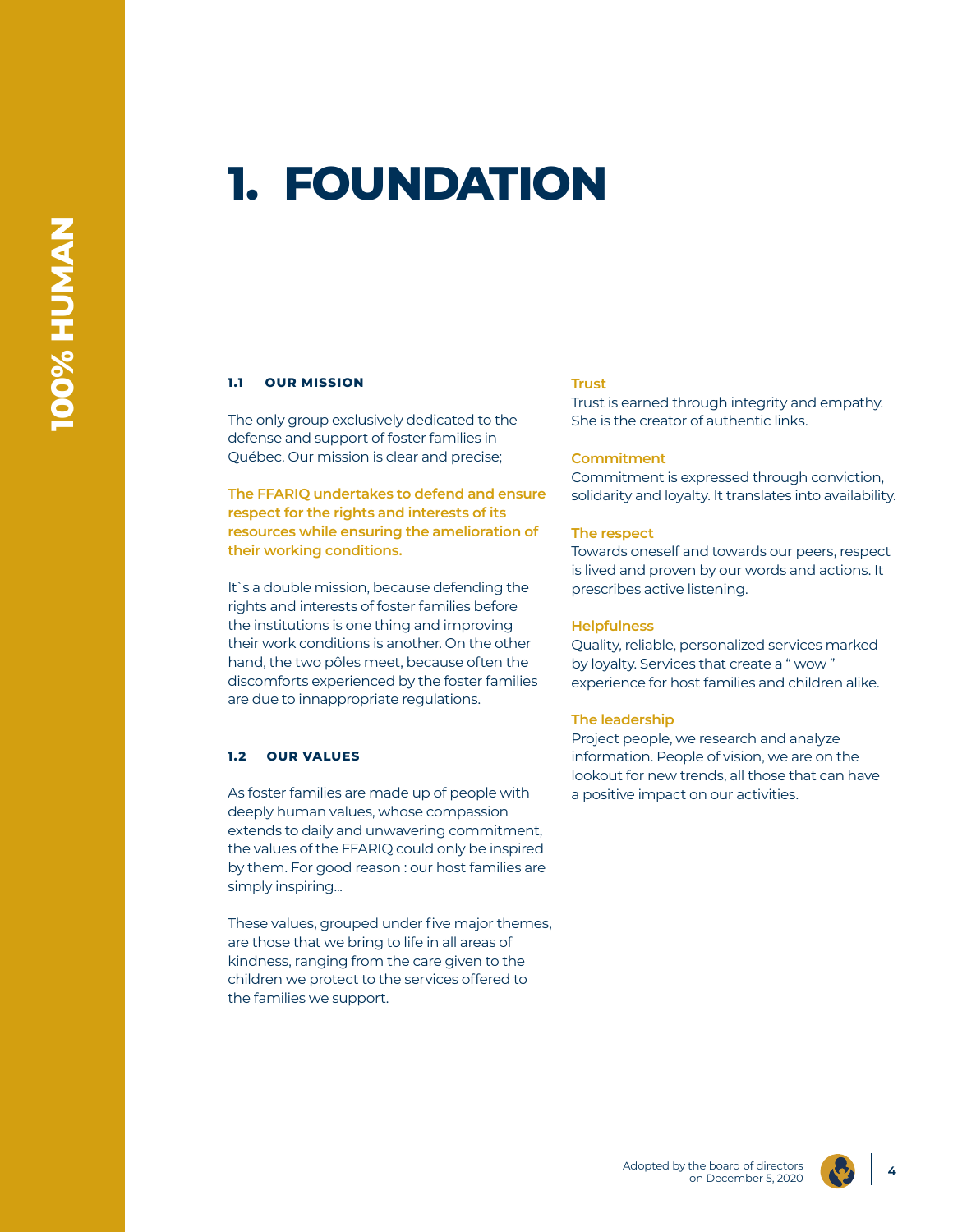### **1.3 OUR IDENTITY**



# **1.4 THE LOGOTYPE**

The FFARIQ logotype represents the kindness of the adult towards the child he has taken under his wing. Its colors are soft, warm, as enveloping as our host families are on a daily basis.

To this logotype is added a statement that reflects our historic role : to offer **defense, caring and support in a 100 % human way!** to all host families who are members of our federation.

**Defense of their rights,** whether to settle litigations or to improve their working conditions;

**Caring towards them,** because they deserve to be as protected as the children they protect;

**Daily support** so that they find an answer to all the needs that arise ;

**In 100 % human way,** because all people who work at the FFARIQ are imbued with understanding, empathy and even gentleness, many of them being host families themselves.

This identity is a reflection of who we are : a union, of course, but also a large family that works daily to improve the working conditions of foster families, whatever their category, whatever the region where they are located.



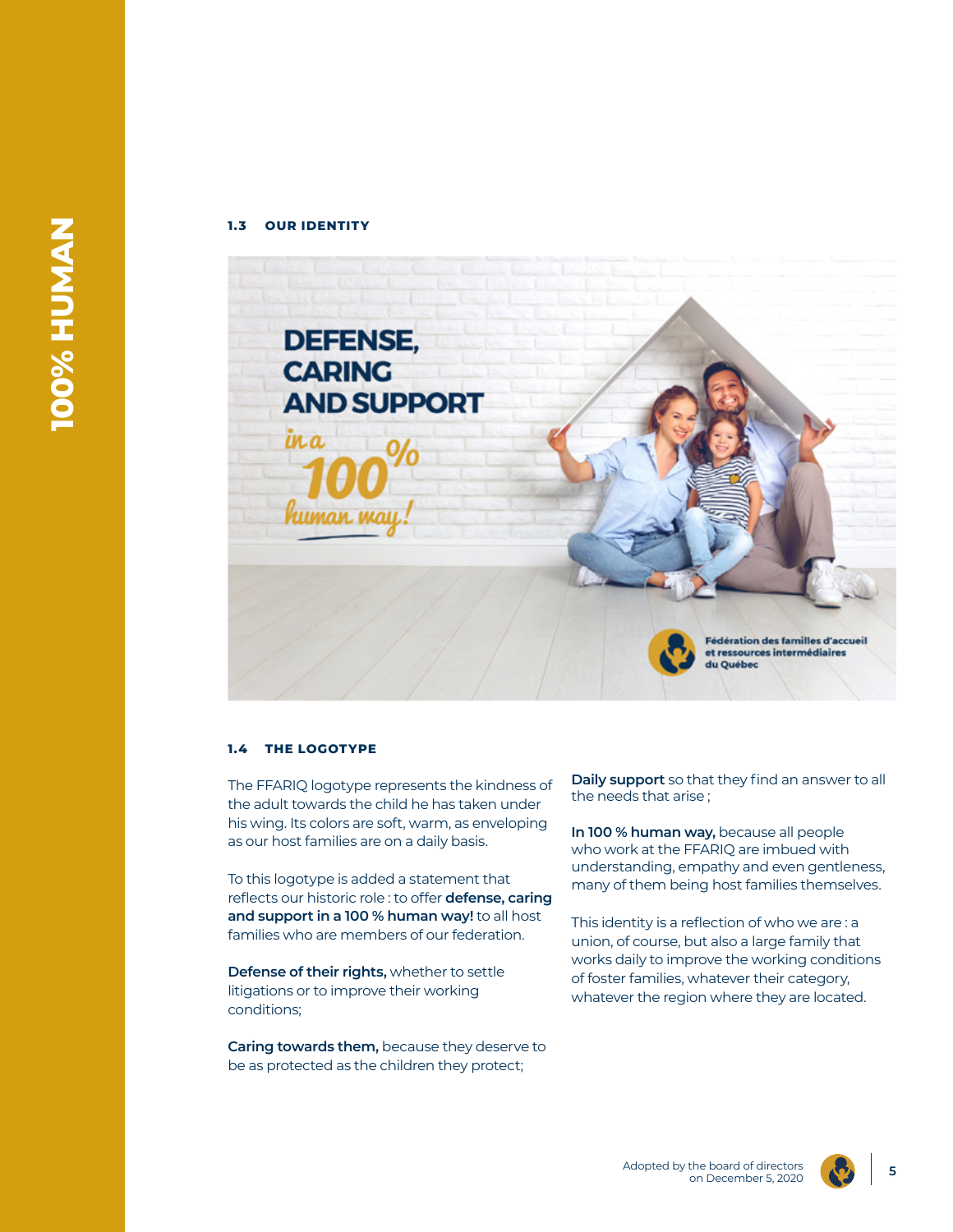# **2. RESPONSIBILITY**



### **RESPECT FOR THE ORGANIZATION**

a) You must abstain from making comments or expressing opinions that could harm the interests, image or reputation of the FFARIQ.

All representatives shall abstain from making anything public that is likely to discredit the quality of services of FFARIQ or to harm the image.

All representatives who have knowledge of a fact which, in their judgment, may be a violation, falsification of documents or data, dishonest act or irregularity, are required to report it to the ethics committee.

b) You must take necessary measures to that a disagreement involving the interests of the FFARIQ retains private.

- c) You must ensure that you do not prejudice the interests, image or reputation of the FFARIQ when you carry out activities within or outside your duties or your employment.
- d) You must not, in any way, give the impression that you are speaking on behalf of the FFARIQ, unless you have received authorization to do so.

The obligations provided for in this article remain after you have stop occupying your function or your employment.

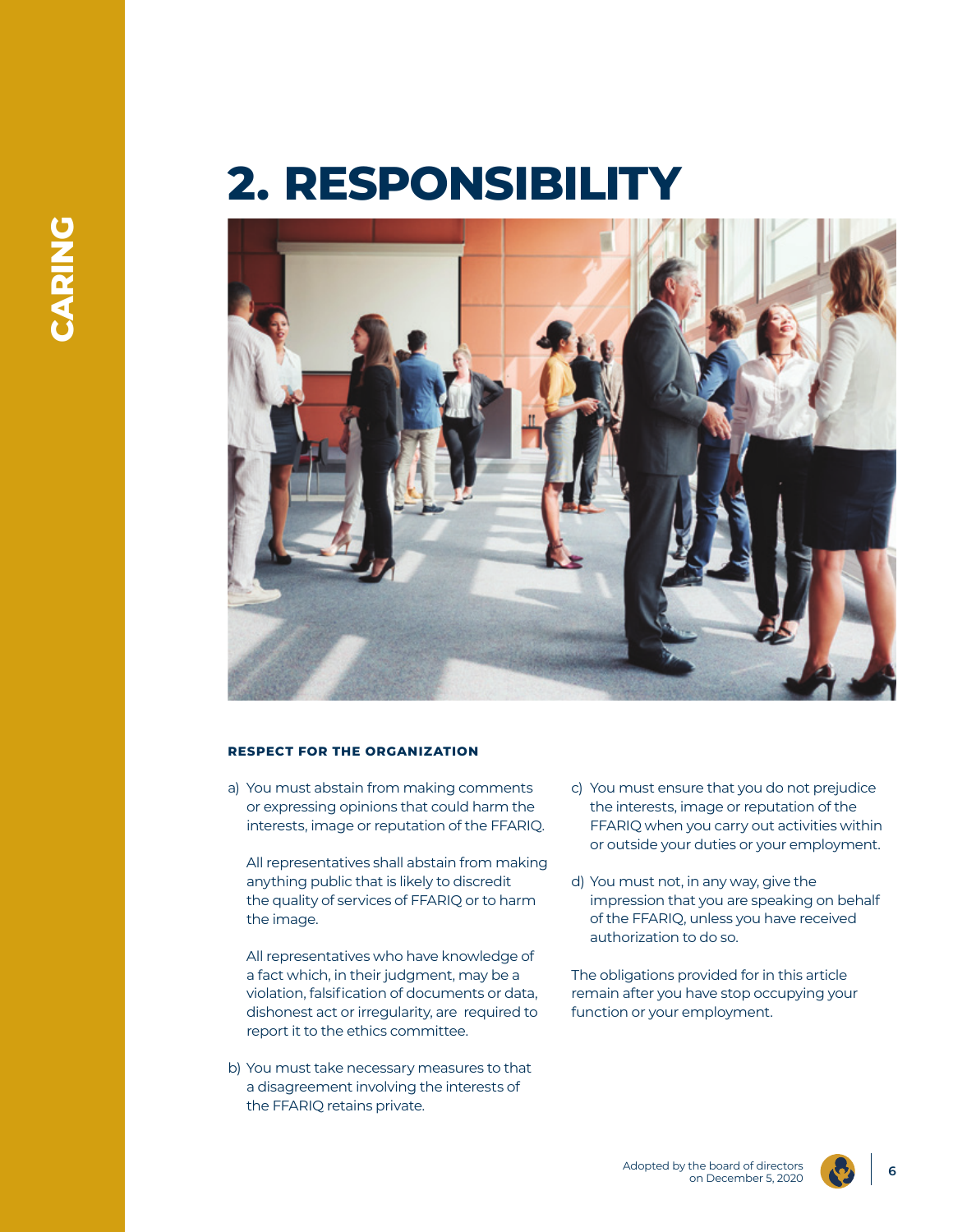### **2.1 PUBLIC RELATIONS**

The representatives shall ensure that their possible outdoor activities have no negative impact on the fulfillment of their obligations and do not harm the image of the FFARIQ. Unless authorized to do so, they cannot express opinions or make statements that could be interpreted as official statements of the FFARIQ.

In the event of a writing request article and / or of opinion, a radio interview and / or TV the representatives will need to forward all the information to the provincial president. This one will make the link with the communications firm that processes requests.

### **2.2 COMPLIANCE WITH LAWS AND REGULATIONS**

The representatives must at all times and in all circumstances act in compliance with laws and regulations, demonstrate honesty, transparency, and avoid any form of discrimination.

### **2.3 SOCIAL MEDIA**

The FFARIQ recognizes the importance of utilization of social media (Facebook, YouTube, Twitter, Instagram, LinkedIn, applications, blogs, etc.) as tools for people to communicate, share and transmit the information efficiently and quickly. However, the use of social media, even personal, involves certain risks which can tarnish the reputation of the FFARIQ. Indeed, the speed of communication of social media, the level of interactivity of its users, as well as the borderless access that they provide, require extra caution.

The distinction between personal and professional life becoming thinner with the use of social media, when a representative uses social media for personal purposes or participates in an external collaboration site, he must use his personal email address, speak in his name and never display themselves as a spokesperson authorized by the FFARIQ. The representative may however specify on his profile that he works for the FFARIQ, but must abstain from making any statement that could harm the image of the FFARIQ. We remind that the obligations of confidentiality and loyalty towards the FFARIQ apply at all times and in all places and that representatives are expected to be rigorous in their communications in addition to being respectful towards the FFARIQ and its members, present and past.

Never post or share any discriminatory, offensive or inappropriate content or comments on social media. Always be aware of the reality of social media : everything that is put online is permanent and has a global reach.

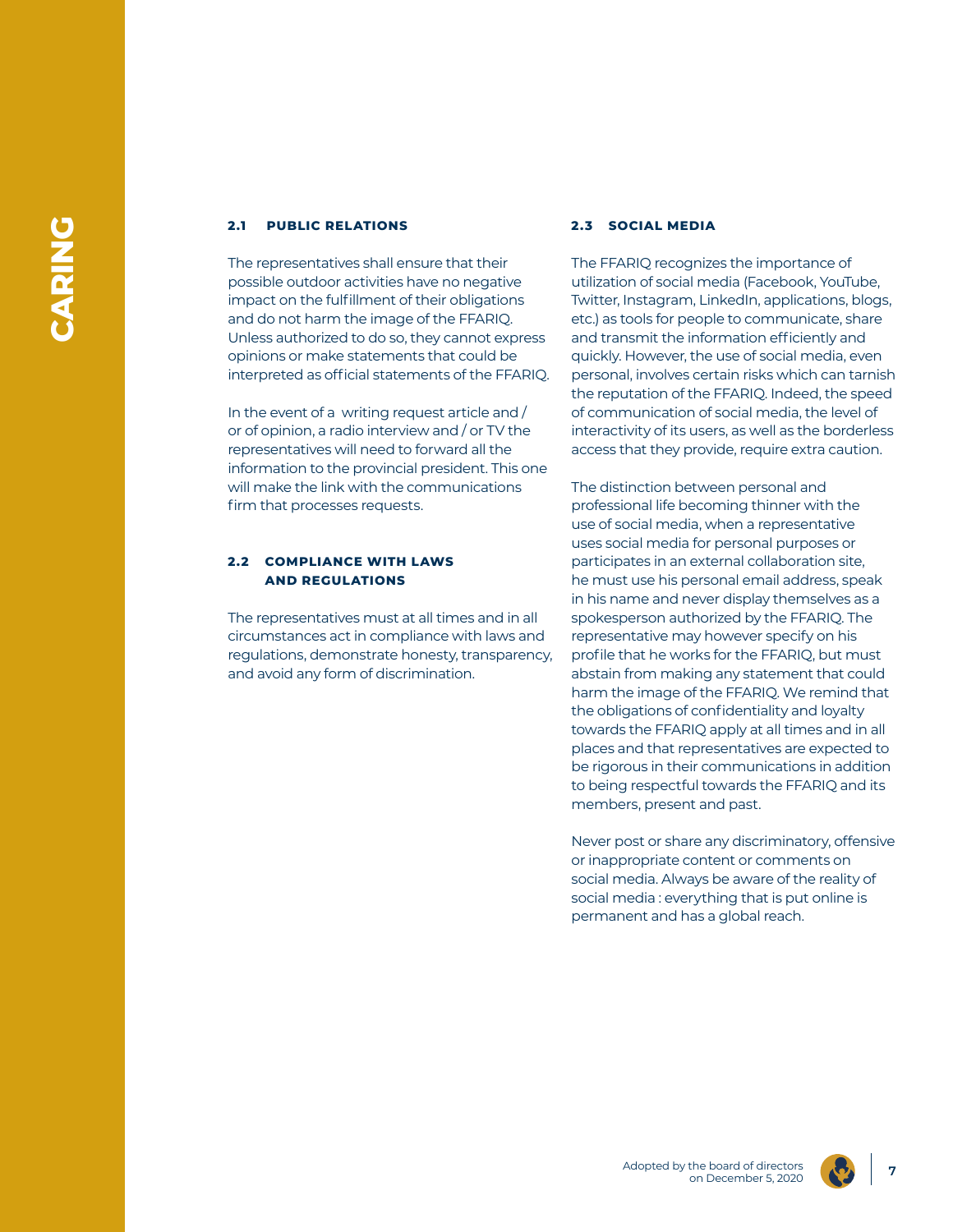# **3. WORK ENVIRONMENT**



# **3.1 DRESS AND APPEARANCE**

Representatives must wear proper outfit during their duties, depending on the event.

# **3.2 DRUGS AND ALCOHOL**

Regarding the use of drugs and / or alcohol, the FFARIQ wishes to offer all of its representatives a safe, healthy and productive work environment. To do this, it considers that a work environment free of alcohol and drugs is essential to preserve the professionalism of FFARIQ. Possession, consumption, distribution, sharing, purchase or sale of legal and illegal drugs and alcohol when the representative is performing a work performance, when he is at the workplace or when he is called upon to return to the workplace are prohibited.

Each representative has full responsibility to be not only able and willing to perform his work, but also to perform it in a professional manner. No representative who has consumed a substance that alters their physical and / or psychological capacity to perform their work in a professional manner will not be tolerated.

Adopted by the board of directors the board of directors<br>on December 5, 2020



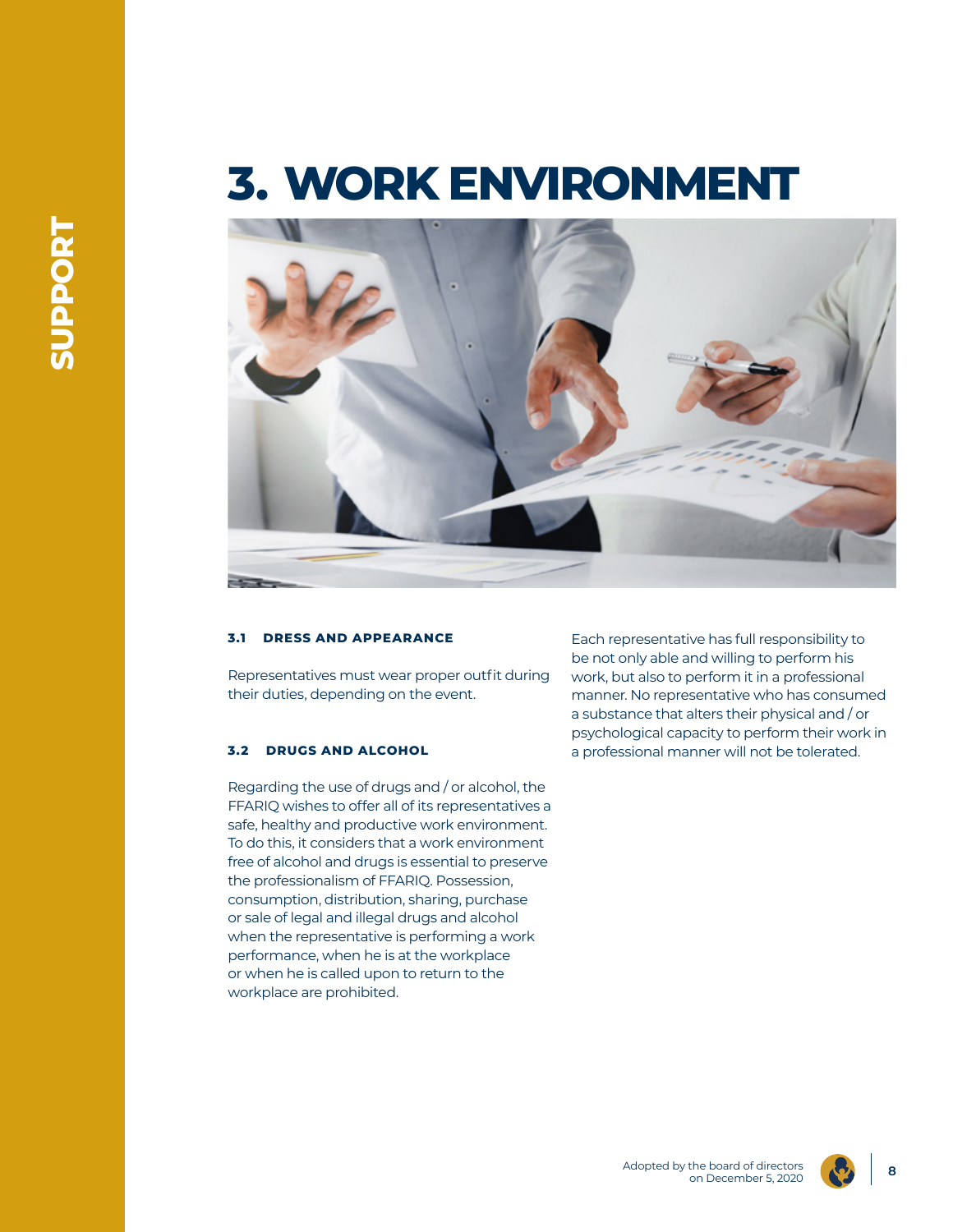### **3.3 HARASSMENT**

All representatives have the right to have a workplace free from harassment and the FFARIQ ensures, as far as possible, that no representative is subjected to it. It is also the responsibility of each representative to report any situation of harassment or violence.

The FFARIQ applies a " zero tolerance " approach according to which harassment in any form is not tolerated and can result in timely and appropriate disciplinary action, up to and including termination or revocation. A representative who believes that he is victim of harassment should speak to the person to let him know that he believes that there is a conflict or abuse and ask him to stop the behavior immediately. If the person committing the harassment is not available or if the behavior or actions persist, the representative must report the situation directly to the ethics committee.

### **3.4 DISCRIMINATION**

The Federation is committed to provide equal access to employment without regard to race, color, religion, sex, pregnancy, marital status, ethnic or national origin, age (except to the extent provided by law), political beliefs, language, social condition, disabilities or the means to overcome these disabilities, sexual orientation and gender diversity, provided that the person is able to perform the tasks related to his position.

The Federation considers that all humans are equal and that they should be treated and treat each other with respect. The Federation is committed to combating all forms of prejudice and discrimination within its company. As a result, it is forbidden to discriminate on the basis of the personal characteristics of a representative, a candidate or any other person with whom the Federation does business.

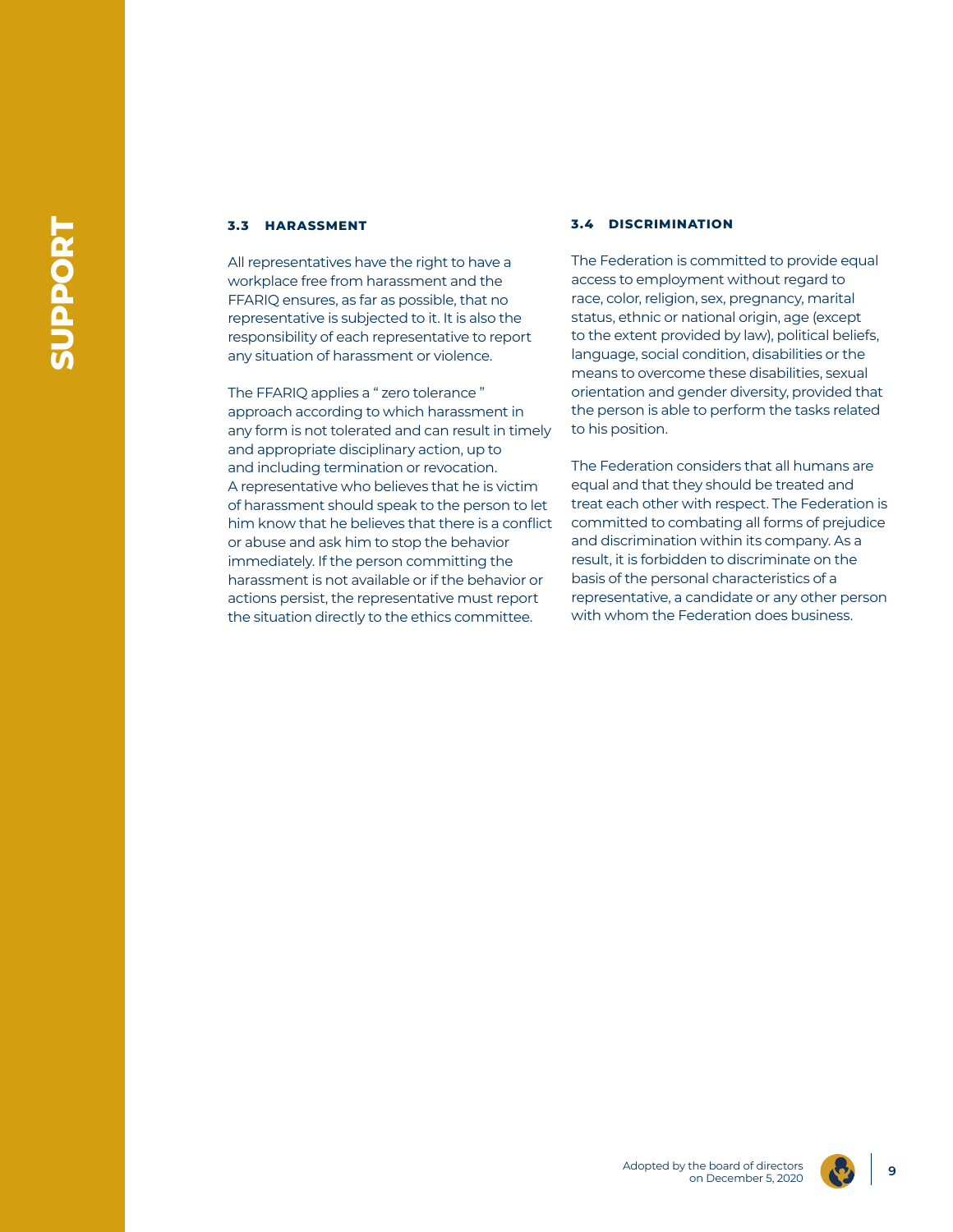# **4. PROFESSIONAL PRACTICES**



### **4.1 CONFLICTS OF INTEREST**

The representatives must keep at all times their independence and their impartiality. They must avoid placing themselves in real conflict of interest situation, potential or apparent pecuniary or moral nature. There is a conflict of interest when a representative has a private or personal interests which may or appear to influence the impartial and the purpose of its functions.

The representatives must avoid being in a situation that influence or gives the power of decision of its functions to the benefit or appear to benefit from the advantage for himself, for a person related to him, for an entity that he represents or of which he is a part, for his family or the circle of his friends and acquaintances.

As soon as they notice that they are in a conflict of interest situation, the representatives must report it, abstain from voting or make a decision, to exert influence such a vote or such a decision. They must also, if necessary, withdraw from the meeting for the duration of the deliberations on the subject that place them in a conflict of interest situation.

Mention of the declaration of the conflict of interest situation must be made to the ethics committee which will assess the situation and submit the recommendations to the provincial presidency. This one will take a decision and present it to the board of directors.

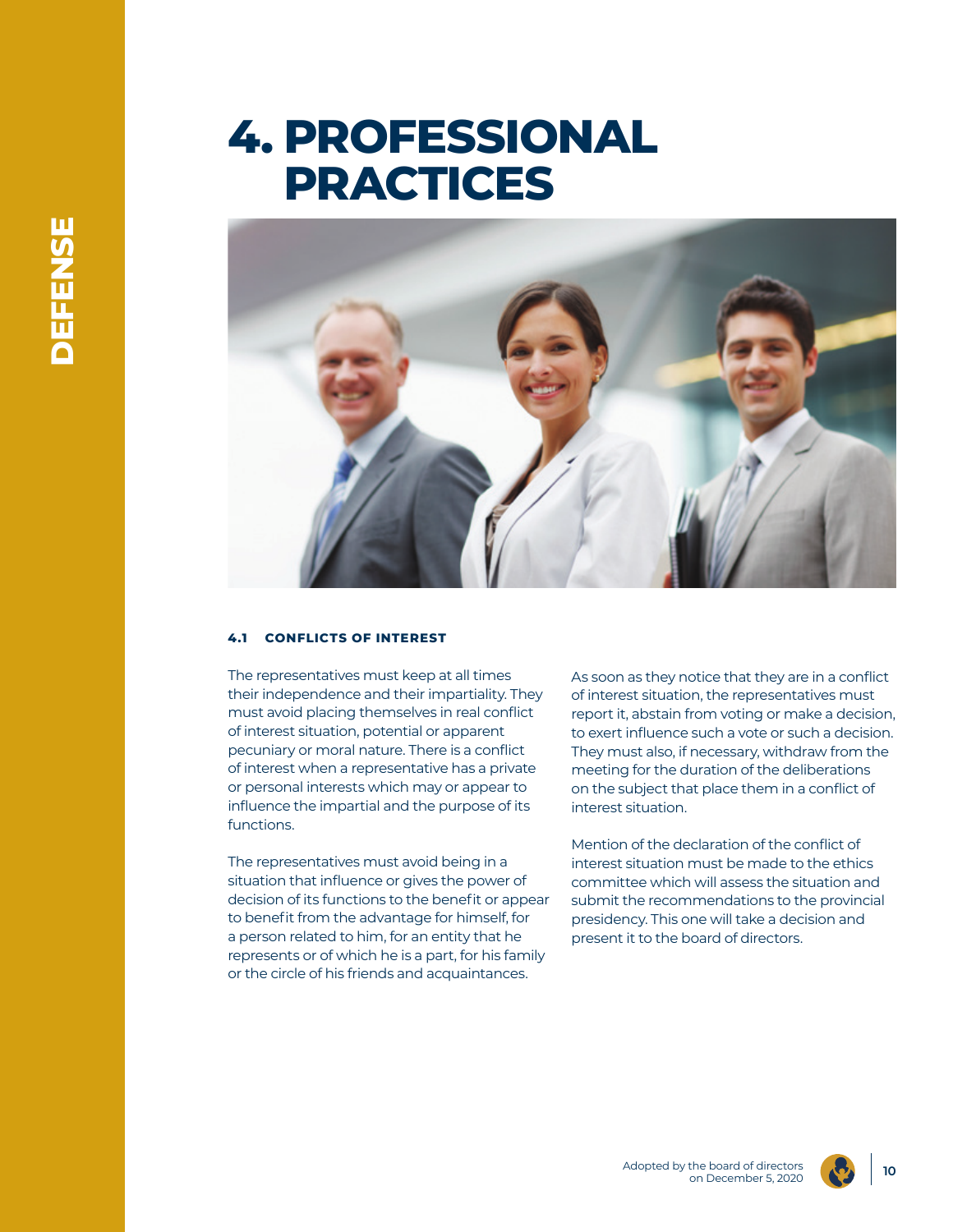### **4.2 GRATIFICATION**

The representatives should not accept or solicit any gratification for themselves or a third party, whatever the nature or origin, whether the acceptance of such gratuity is likely to taint their objectivity or influence their judgment in the performance of their duties. In the same way, it is prohibited for representatives to offer a bonus for the purpose of influencing a decision or transaction.

### **4.3 FAVORITE TREATMENT**

As an administrator and elected, you must refuse and bring to the attention of the committee of ethics any preferential treatment request made to you in exchange for immediate and future benefits for yourself or for a third.

As an employee, you must refuse and bring to the attention of the provincial president any preferential treatment request made to you in exchange for immediate and future benefits for yourself or a third party.

#### **4.4 GIFTS AND COURTESY MARKS**

a) Cash gifts

As part of his duties, a representative must not accept or solicit any gift in cash, by check or negotiable values in money for himself, a related person or a third party, except regional and provincial social activities.

b) Other gifts and courtesies

Other courtesies and modest gifts such as hospitality, tickets to sporting or cultural events or other benefits may be accepted by a representative if offered in a spirit of professional courtesy and healthy relationships. business. The representative must ensure that the gift or the courtesy does not affect his objectivity nor influence his judgment. The representative must consult the ethics committee, responsible for ethics and professional conduct if the situation in which he finds himself raises doubts.

# **4.5 CONTRACT**

Any contract for the supply of goods and services concluded by the FFARIQ with an employee, an administrator, an elected member or a legal person controlled by an administrator or an elected member must first have been the subject of a call for tenders, a call for proposals or a request for quotation. It must be done under favorable conditions for the FFARIQ or at least competitive and approved by the ethics committee.

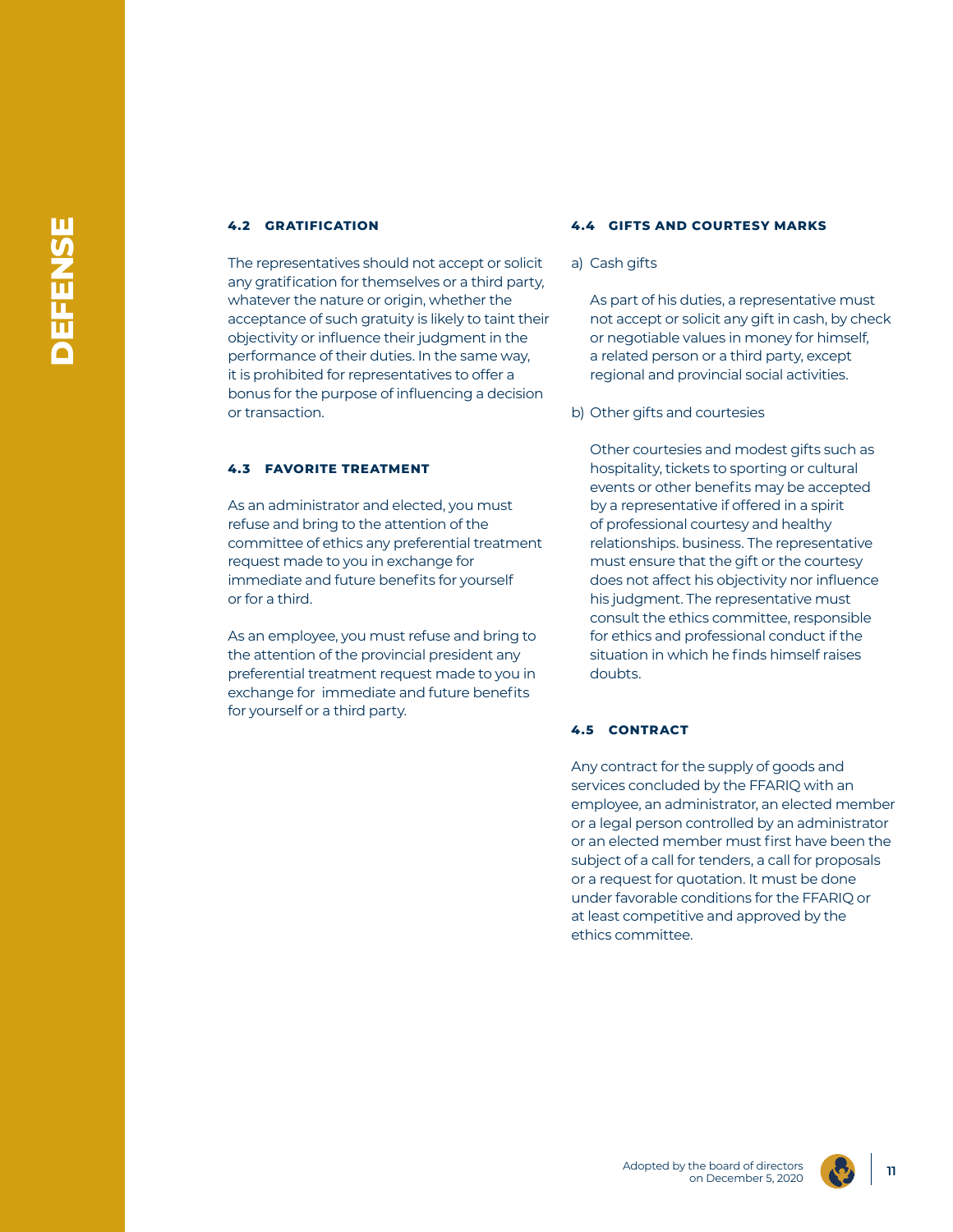# **5. CONFIDENTIALITY**



### **5.1 CONFIDENTIAL INFORMATION**

You should never disclose confidential information, unless proper authorization, including the written consent of a member or a customer, or unless the disclosure is permitted or required under lega provision.

Any representative must strictly respect the confidential nature of informations to which he may have access and must communicate it only to persons authorized to know it, unless required to do so by the law.

You should only access confidential information required by your duties and only to the extent required by your duties.

 You must not use confidential information for your own benefit or that of another person.

Constitutes confidential information :

- a. Any information that a representative is formally required to keep secret;
- b. Any information submitted to representative in circumstances allowing him to deduct shall be kept confidential;
- c. Any information of a strategic nature relating to the FFARIQ which, if it were known to an entity external to the FFARIQ, would be likely to provide it with any advantage or compromise the realization of an action by the FFARIQ;
- d. The content deliberations of the meetings of the FFARIQ board of directors, executive committee, regional committees, CLC / disagreements committee, finance committee, ethics committee, etc.

The obligations mentioned in this article remain even after you stop occupying your function or your employment.





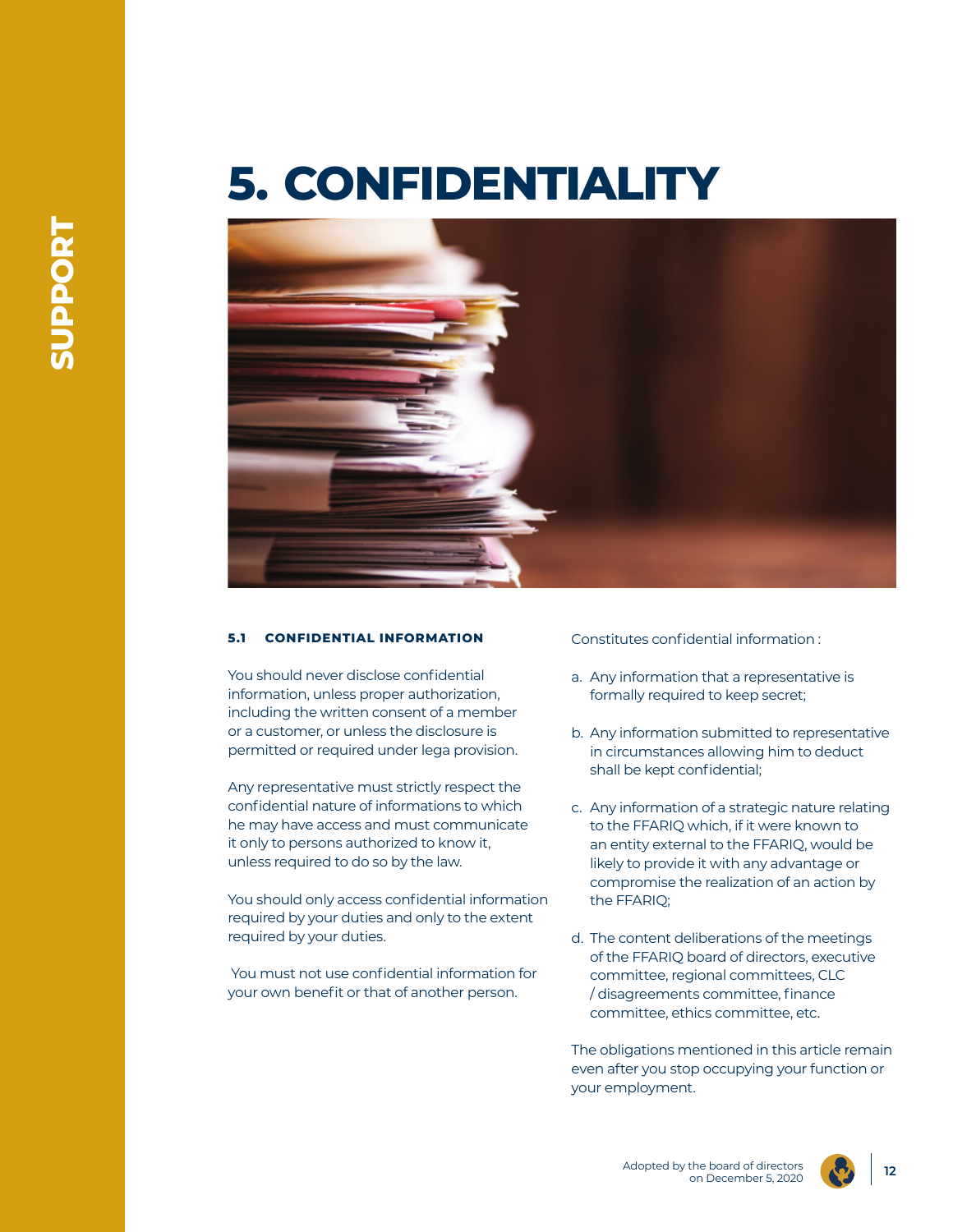# **5.2 USE OF INFORMATION**

Any representative must not make use of confidential information or information relating the affairs of the FFARIQ for his own benefit or that of a third party or to the detriment of the interests of the FFARIQ, even after having stop occupying his function or his employment, as the case may be, for a period of two years.

# **5.3 ACCESS TO INFORMATION**

Access to information is restricted to representatives whose functions at the FFARIQ require them to have access to it and only to the extent required by their functions.

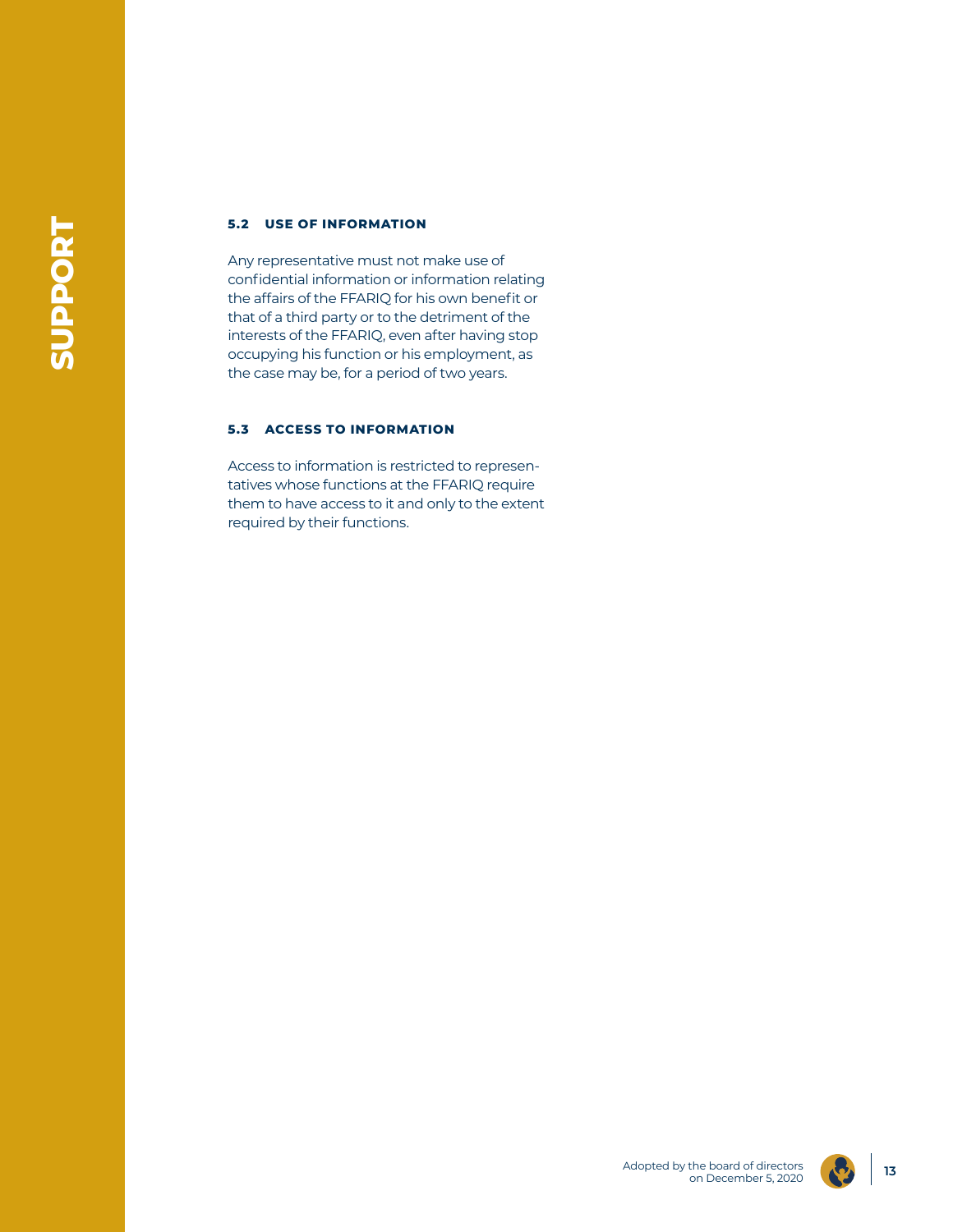# **6. APPLICATION OF THE CODE**



# **6.1 RESPONSIBILITIES**

The FFARIQ board of directors is responsible for the content of this code and its implementation

The FFARIQ makes this code available to elected members and informs them of any changes as soon as possible.

All representatives are responsible to apply this code. They must sign a formal commitment by which they acknowledge having read it.

### **6.2 CONSULTATION**

If, as a representative, you are faced with an ethical issue, an ethical situation or you have a question on the interpretation or application of the principles and rules, you should consult the ethics committee, which can, if necessary, call on the provincial president of the Federation to obtain opinions, advice, recommendations or observations that the committee can then take into consideration, at its discretion.

### **6.3 REPORTING**

As a representative with knowledge of a fact which, in your judgment, may constitute an exception to the principles and rules of conduct, you have the responsibility to report it :

- a) by contacting the ethics committee;
- b) by using the mechanism set up by the FFARIQ.

The necessary measures will be taken to ensure confidentiality and protect the identity of the person making the report. No retaliatory action will be taken against a representative who, in good faith, has made such a report.

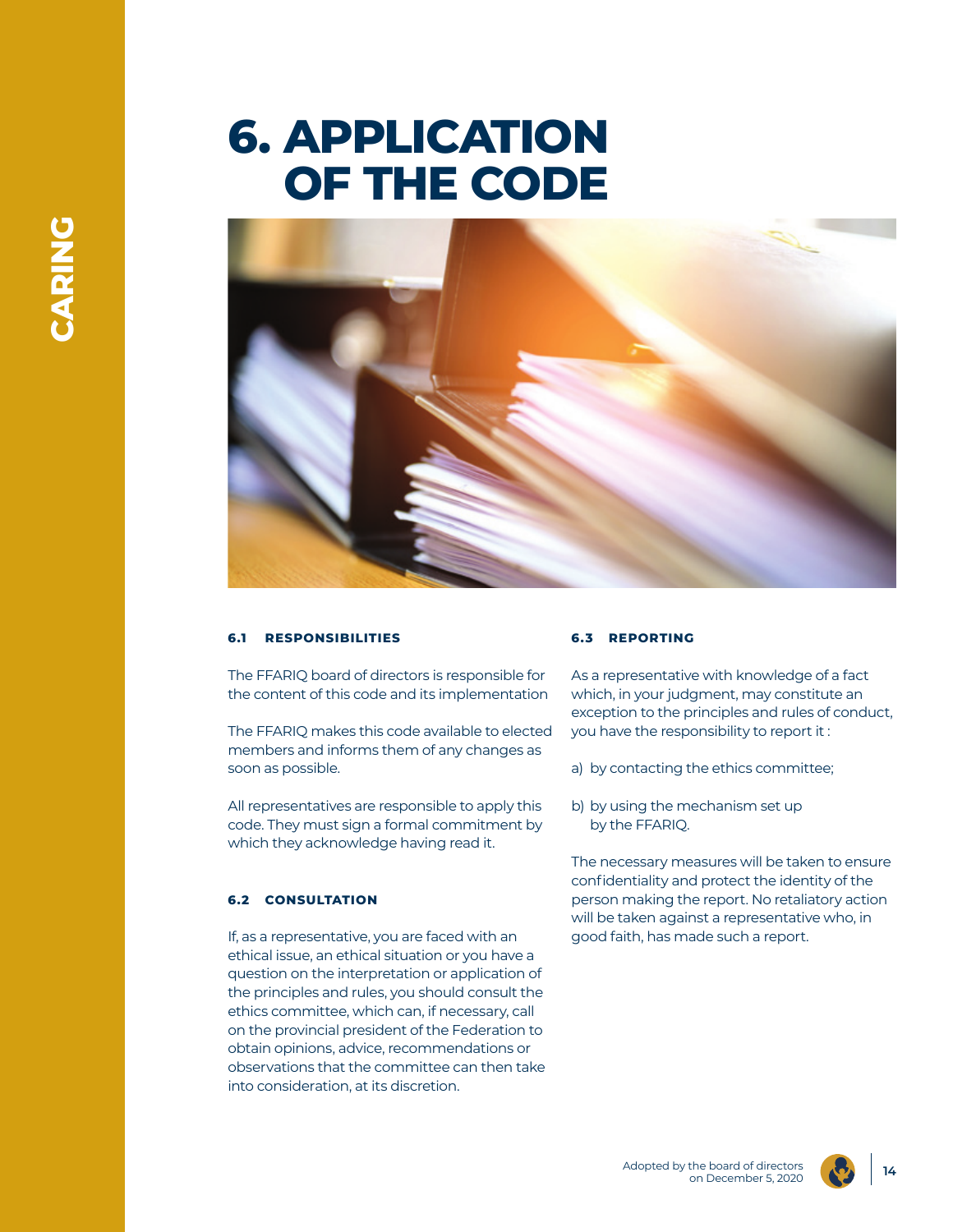### **6.4 DEROGATION**

Any derogation from the principles and rules of this code should be treated with care, with respect for people and confidentiality, by the ethics committee or the provincial president.

Any derogation from the principles and rules of this code as well as any obstacle to the exercise of the functions of the ethics committee and the provincial president, may result in sanctions or disciplinary action depending on the severity of the situation and the consequences of it.

The sanctions or disciplinary actions depending on the severity of the situation and the consequences thereof will be suggested by the ethics committee to the board of directors which will make decision on action to take.

# **6.5 SANCTION**

The representative who does not respect one or the other articles of this code may be deprived of his duty. We will proceed by referring to article 5.11 of the General Regulations of the FFARIQ for elected members. For employees, we will proceed by referring to the collective agreement.

### **6.6 NOTICE**

Any representative who has a question about an article of this code can request the FFARIQ's opinion by contacting the ethics committee.

### **6.7 COMING INTO FORCE**

This present code of ethics and confidentiality comes into force as soon as it is adopted by the board of directors and remains so until it is modified or canceled by the board of directors of the FFARIQ.